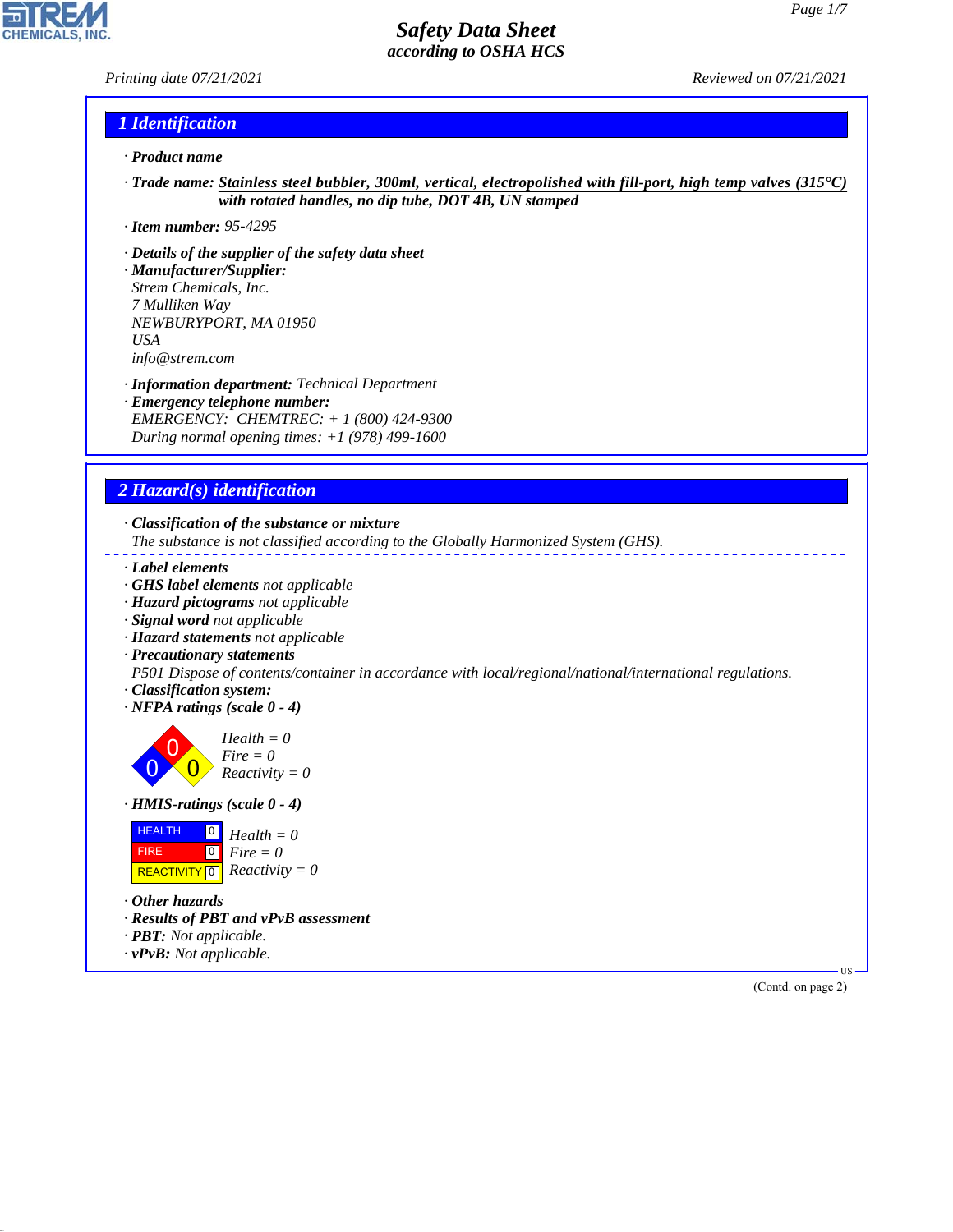

*Printing date 07/21/2021 Reviewed on 07/21/2021*

*Trade name: Stainless steel bubbler, 300ml, vertical, electropolished with fill-port, high temp valves (315°C) with rotated handles, no dip tube, DOT 4B, UN stamped*

(Contd. of page 1)

#### *3 Composition/information on ingredients*

*· Chemical characterization: Substances*

*· CAS No. Description*

*Stainless steel bubbler, 300ml, vertical, electropolished with fill-port, no dip tube, DOT 4B, UN stamped*

### *4 First-aid measures*

- *· Description of first aid measures*
- *· General information: No special measures required.*
- *· After inhalation: Supply fresh air; consult doctor in case of complaints.*
- *· After skin contact: Generally the product does not irritate the skin.*
- *· After eye contact: Rinse opened eye for several minutes under running water.*
- *· After swallowing: If symptoms persist consult doctor.*
- *· Information for doctor:*
- *· Most important symptoms and effects, both acute and delayed No further relevant information available.*
- *· Indication of any immediate medical attention and special treatment needed*
- *No further relevant information available.*

### *5 Fire-fighting measures*

- *· Extinguishing media*
- *· Suitable extinguishing agents: Use fire fighting measures that suit the environment.*
- *· Special hazards arising from the substance or mixture No further relevant information available.*
- *· Advice for firefighters*
- *· Protective equipment: No special measures required.*

### *6 Accidental release measures*

- *· Personal precautions, protective equipment and emergency procedures Not required.*
- *· Environmental precautions: Do not allow to enter sewers/ surface or ground water.*
- *· Methods and material for containment and cleaning up:*
- *Dispose contaminated material as waste according to item 13.*
- *· Reference to other sections*
- *See Section 7 for information on safe handling.*
- *See Section 8 for information on personal protection equipment.*
- *See Section 13 for disposal information.*
- *· Protective Action Criteria for Chemicals*

#### *· PAC-1:*

*Substance is not listed.*

*· PAC-2:*

*Substance is not listed.*

*· PAC-3:*

44.1.1

*Substance is not listed.*

(Contd. on page 3)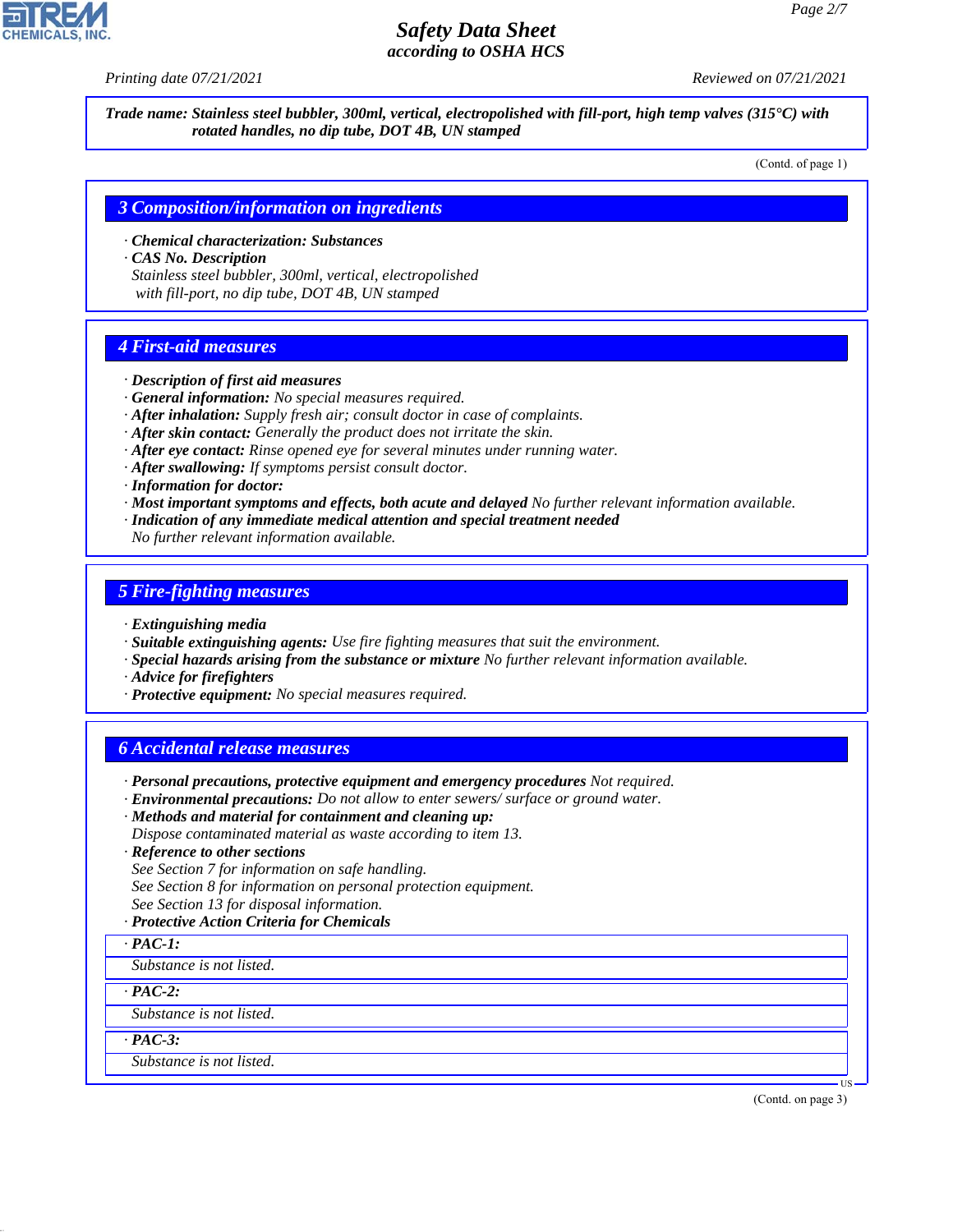*Printing date 07/21/2021 Reviewed on 07/21/2021*

*Trade name: Stainless steel bubbler, 300ml, vertical, electropolished with fill-port, high temp valves (315°C) with rotated handles, no dip tube, DOT 4B, UN stamped*

(Contd. of page 2)

## *7 Handling and storage*

- *· Handling:*
- *· Precautions for safe handling No special measures required.*
- *· Information about protection against explosions and fires: No special measures required.*
- *· Conditions for safe storage, including any incompatibilities*
- *· Storage:*
- *· Requirements to be met by storerooms and receptacles: No special requirements.*
- *· Information about storage in one common storage facility: Not required.*
- *· Further information about storage conditions: None.*
- *· Specific end use(s) No further relevant information available.*

### *8 Exposure controls/personal protection*

*· Additional information about design of technical systems: No further data; see item 7.*

- *· Control parameters*
- *· Components with limit values that require monitoring at the workplace: Not required.*
- *· Additional information: The lists that were valid during the creation were used as basis.*
- *· Exposure controls*
- *· Personal protective equipment:*
- *· General protective and hygienic measures:*
- *The usual precautionary measures for handling chemicals should be followed.*
- *· Breathing equipment: Not required.*
- *· Protection of hands:*

*The glove material has to be impermeable and resistant to the product/ the substance/ the preparation. Due to missing tests no recommendation to the glove material can be given for the product/ the preparation/ the chemical mixture.*

*Selection of the glove material on consideration of the penetration times, rates of diffusion and the degradation · Material of gloves*

*The selection of the suitable gloves does not only depend on the material, but also on further marks of quality and varies from manufacturer to manufacturer.*

*· Penetration time of glove material*

*The exact break through time has to be found out by the manufacturer of the protective gloves and has to be observed.*

*· Eye protection: Safety glasses*

## *9 Physical and chemical properties*

| · Information on basic physical and chemical properties<br><b>General Information</b> |                 |                    |
|---------------------------------------------------------------------------------------|-----------------|--------------------|
| $\cdot$ Appearance:                                                                   |                 |                    |
| Form:                                                                                 | Solid           |                    |
| Color:                                                                                | Not determined. |                    |
| $\cdot$ Odor:                                                                         | Characteristic  |                    |
| ⋅ Odor threshold:                                                                     | Not determined. |                    |
| $\cdot$ pH-value:                                                                     | Not applicable. |                    |
|                                                                                       |                 | (Contd. on page 4) |
|                                                                                       |                 | - US               |



44.1.1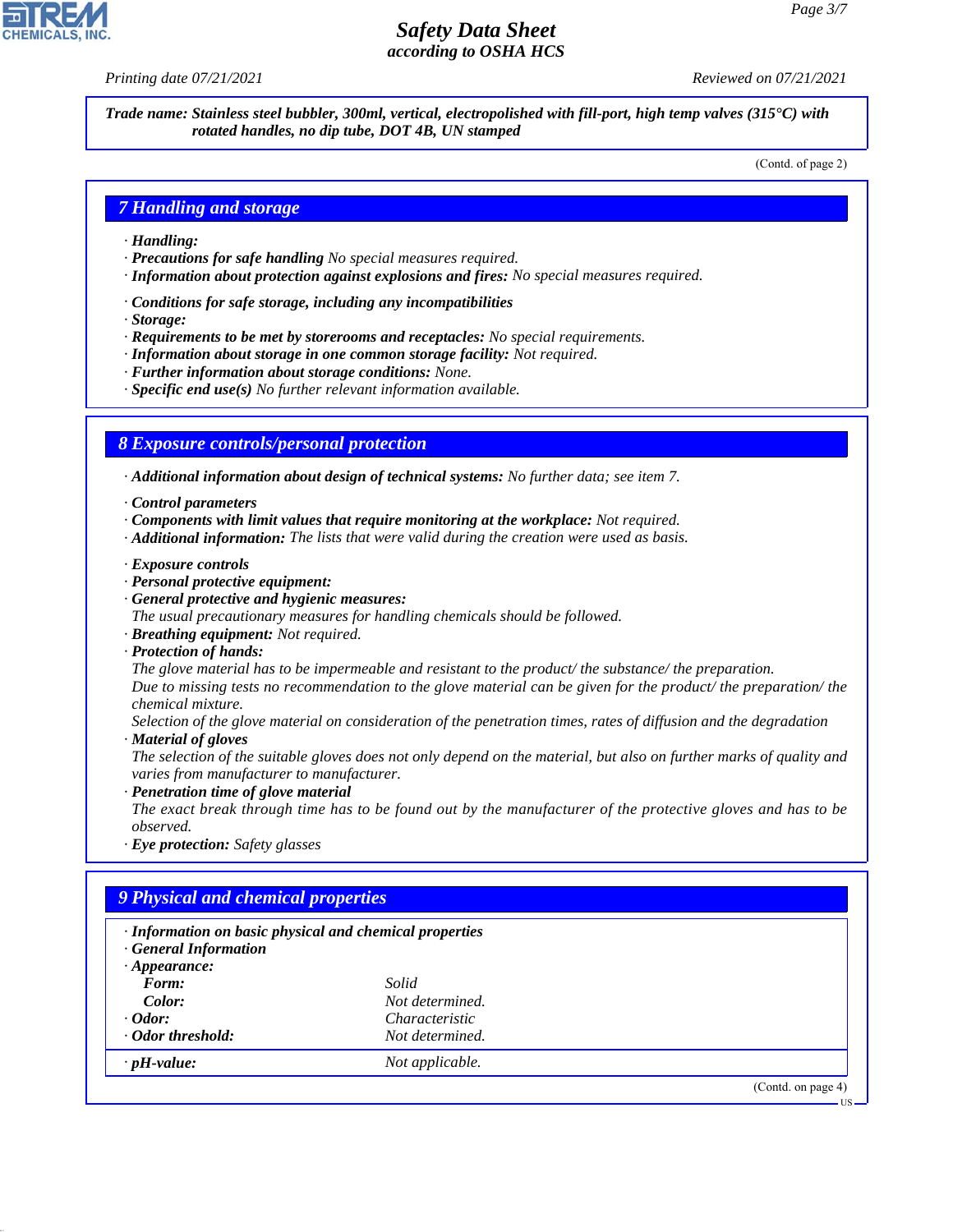*Printing date 07/21/2021 Reviewed on 07/21/2021*

 $\overline{\phantom{a}}$ 

**CHEMICALS, INC.** 

| Trade name: Stainless steel bubbler, 300ml, vertical, electropolished with fill-port, high temp valves (315°C) with |  |  |
|---------------------------------------------------------------------------------------------------------------------|--|--|
| rotated handles, no dip tube, DOT 4B, UN stamped                                                                    |  |  |

|                                                                     | (Contd. of page 3)                            |  |
|---------------------------------------------------------------------|-----------------------------------------------|--|
| Change in condition                                                 |                                               |  |
| Melting point/Melting range:<br><b>Boiling point/Boiling range:</b> | Undetermined.<br>Undetermined.                |  |
|                                                                     |                                               |  |
| · Flash point:                                                      | Not applicable.                               |  |
| · Flammability (solid, gaseous):                                    | Product is not flammable                      |  |
| · Ignition temperature:                                             |                                               |  |
| Decomposition temperature:                                          | Not determined.                               |  |
| · Auto igniting:                                                    | Not determined.                               |  |
| · Danger of explosion:                                              | Product does not present an explosion hazard. |  |
| · Explosion limits:                                                 |                                               |  |
| Lower:                                                              | Not determined.                               |  |
| Upper:                                                              | Not determined.                               |  |
| · Vapor pressure:                                                   | Not applicable.                               |  |
| $\cdot$ Density:                                                    | Not determined.                               |  |
| · Relative density                                                  | Not determined.                               |  |
| · Vapor density                                                     | Not applicable.                               |  |
| $\cdot$ Evaporation rate                                            | Not applicable.                               |  |
| · Solubility in / Miscibility with                                  |                                               |  |
| Water:                                                              | Insoluble.                                    |  |
| · Partition coefficient (n-octanol/water): Not determined.          |                                               |  |
| · Viscosity:                                                        |                                               |  |
| Dynamic:                                                            | Not applicable.                               |  |
| Kinematic:                                                          | Not applicable.                               |  |
| · Solvent content:                                                  |                                               |  |
| Organic solvents:                                                   | $0.0\%$                                       |  |
| <b>VOC</b> content:                                                 | 0.0 g/l / 0.00 lb/gl                          |  |
| Solids content:                                                     | 100.0%                                        |  |
| $·$ Other information                                               | No further relevant information available.    |  |

# *10 Stability and reactivity*

*· Reactivity No further relevant information available.*

*· Chemical stability*

44.1.1

*· Thermal decomposition / conditions to be avoided: No decomposition if used according to specifications.*

- *· Possibility of hazardous reactions No dangerous reactions known.*
- *· Conditions to avoid No further relevant information available.*

*· Incompatible materials: No further relevant information available.*

*· Hazardous decomposition products: No dangerous decomposition products known.*

(Contd. on page 5)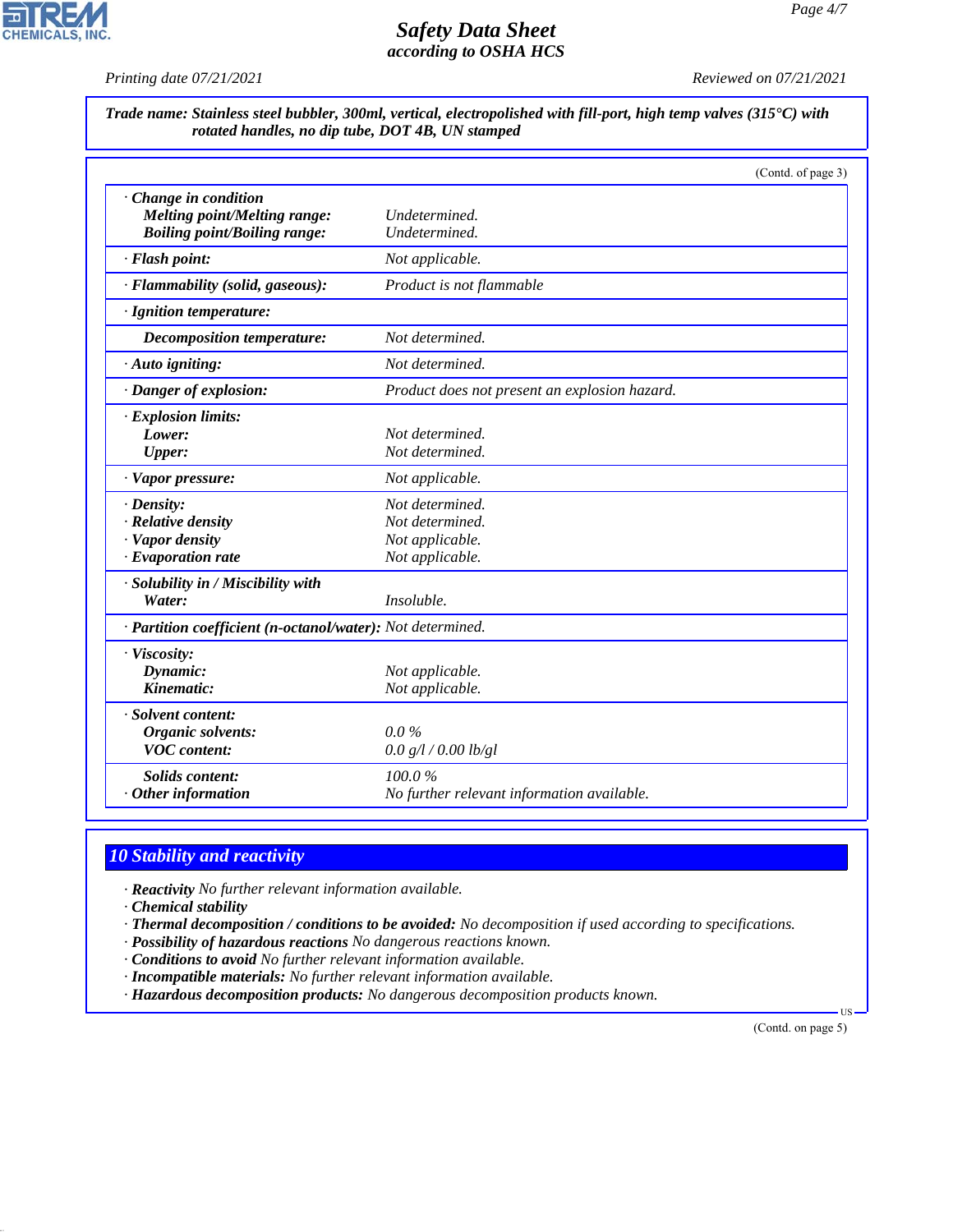*Printing date 07/21/2021 Reviewed on 07/21/2021*

*Trade name: Stainless steel bubbler, 300ml, vertical, electropolished with fill-port, high temp valves (315°C) with rotated handles, no dip tube, DOT 4B, UN stamped*

(Contd. of page 4)

## *11 Toxicological information*

- *· Information on toxicological effects*
- *· Acute toxicity:*
- *· Primary irritant effect:*
- *· on the skin: No irritant effect.*
- *· on the eye: No irritating effect.*
- *· Sensitization: No sensitizing effects known.*
- *· Additional toxicological information:*

*When used and handled according to specifications, the product does not have any harmful effects according to our experience and the information provided to us.*

*The substance is not subject to classification.*

#### *· Carcinogenic categories*

#### *· IARC (International Agency for Research on Cancer)*

*Substance is not listed.*

*· NTP (National Toxicology Program)*

*Substance is not listed.*

- *· OSHA-Ca (Occupational Safety & Health Administration)*
- *Substance is not listed.*

#### *12 Ecological information*

- *· Toxicity*
- *· Aquatic toxicity: No further relevant information available.*
- *· Persistence and degradability No further relevant information available.*
- *· Behavior in environmental systems:*
- *· Bioaccumulative potential No further relevant information available.*
- *· Mobility in soil No further relevant information available.*
- *· Additional ecological information:*

*· General notes: Water hazard class 1 (Self-assessment): slightly hazardous for water*

*Do not allow undiluted product or large quantities of it to reach ground water, water course or sewage system.*

- *· Results of PBT and vPvB assessment*
- *· PBT: Not applicable.*
- *· vPvB: Not applicable.*
- *· Other adverse effects No further relevant information available.*

### *13 Disposal considerations*

- *· Waste treatment methods*
- *· Recommendation: Disposal must be made according to official regulations.*
- *· Uncleaned packagings:*

44.1.1

*· Recommendation: Disposal must be made according to official regulations.*

(Contd. on page 6)

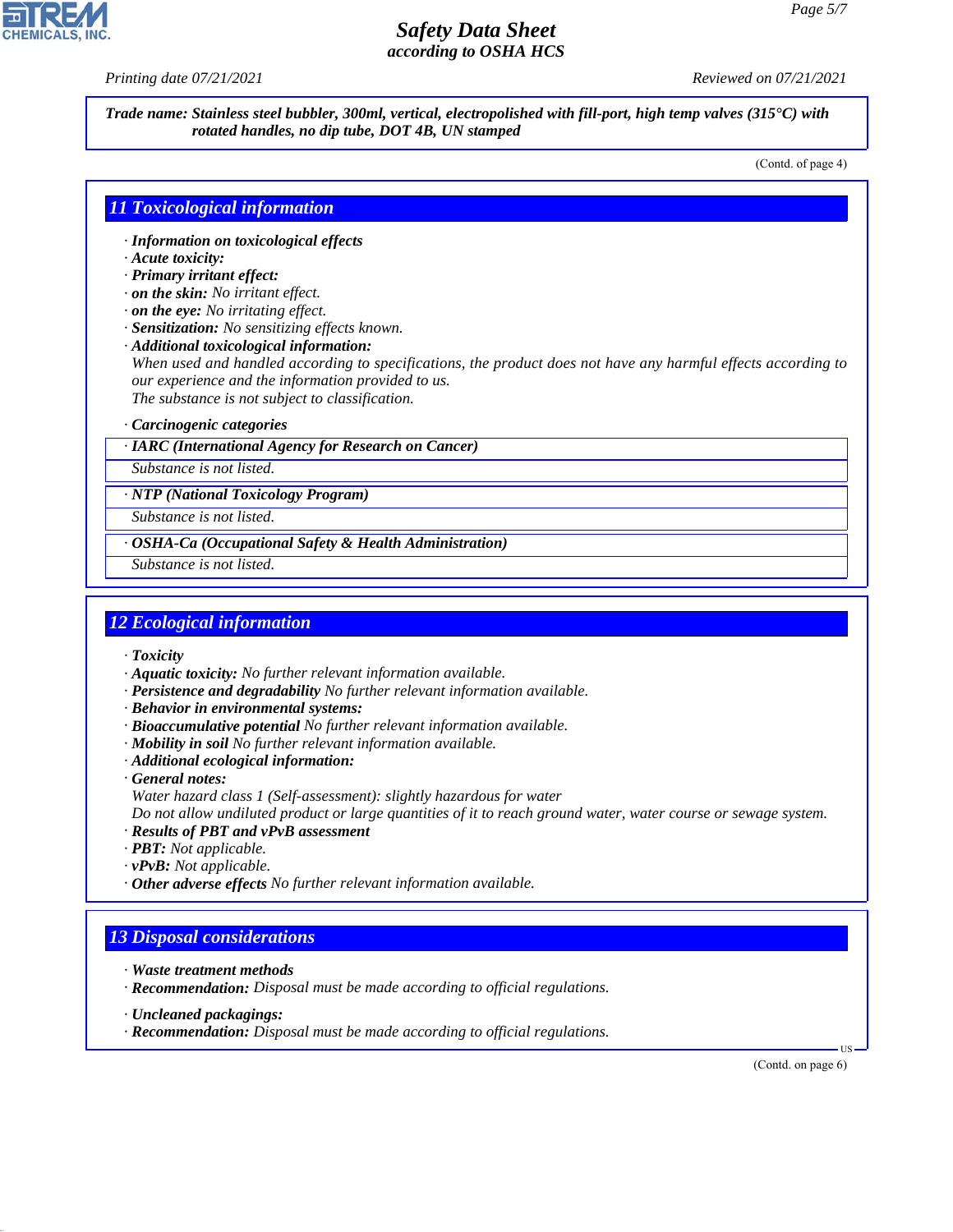## $\overline{\phantom{a}}$ **CHEMICALS, INC.**

# *Safety Data Sheet according to OSHA HCS*

*Printing date 07/21/2021 Reviewed on 07/21/2021*

*Trade name: Stainless steel bubbler, 300ml, vertical, electropolished with fill-port, high temp valves (315°C) with rotated handles, no dip tube, DOT 4B, UN stamped*

(Contd. of page 5)

| <b>14 Transport information</b>                                                     |                 |
|-------------------------------------------------------------------------------------|-----------------|
| $\cdot$ UN-Number<br>· DOT, ADN, IMDG, IATA                                         | not regulated   |
| $\cdot$ UN proper shipping name<br>· DOT, ADN, IMDG, IATA                           | not regulated   |
| $\cdot$ Transport hazard class(es)                                                  |                 |
| · DOT, ADN, IMDG, IATA<br>$\cdot Class$                                             | not regulated   |
| · Packing group<br>· DOT, IMDG, IATA                                                | not regulated   |
| · Environmental hazards:<br>$\cdot$ Marine pollutant:                               | No              |
| · Special precautions for user                                                      | Not applicable. |
| · Transport in bulk according to Annex II of<br><b>MARPOL73/78 and the IBC Code</b> | Not applicable. |
| · UN "Model Regulation":                                                            | not regulated   |

## *15 Regulatory information*

- *· Safety, health and environmental regulations/legislation specific for the substance or mixture · Sara*
- *· Section 355 (extremely hazardous substances):*
- *Substance is not listed.*
- *· Section 313 (Specific toxic chemical listings):*
- *Substance is not listed.*

### *· TSCA (Toxic Substances Control Act):*

- *Substance is not listed.*
- *· Proposition 65*
- *· Chemicals known to cause cancer:*
- *Substance is not listed.*
- *· Chemicals known to cause reproductive toxicity for females:*
- *Substance is not listed.*
- *· Chemicals known to cause reproductive toxicity for males:*
- *Substance is not listed. · Chemicals known to cause developmental toxicity:*
- *Substance is not listed.*
- *· Carcinogenic categories*
- *· EPA (Environmental Protection Agency)*
- *Substance is not listed.*
- *· TLV (Threshold Limit Value established by ACGIH)*
- *Substance is not listed.*

44.1.1

(Contd. on page 7)